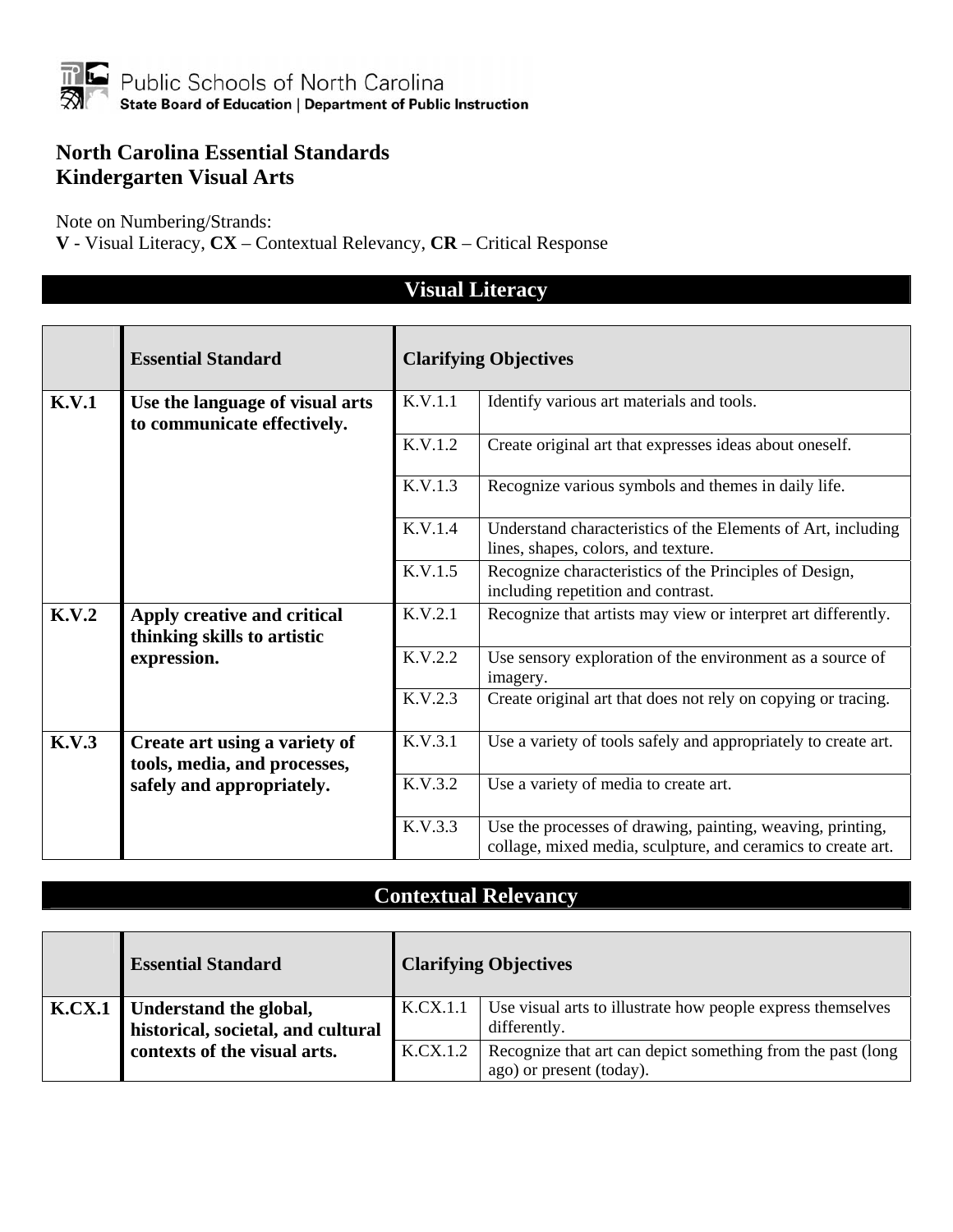Ē.

|        | <b>Essential Standard</b>                                                              |          | <b>Clarifying Objectives</b>                                                                                                                        |  |
|--------|----------------------------------------------------------------------------------------|----------|-----------------------------------------------------------------------------------------------------------------------------------------------------|--|
|        |                                                                                        | K.CX.1.3 | Recognize key components in works of art from different<br>artists, styles, or movements.                                                           |  |
|        |                                                                                        | K.CX.1.4 | Recognize key components of art from different cultures.                                                                                            |  |
|        |                                                                                        | K.CX.1.5 | Recognize that an artist's tools and media come from<br>natural and human-made resources.                                                           |  |
| K.CX.2 | <b>Understand the</b><br>interdisciplinary connections<br>and life applications of the | K.CX.2.1 | Identify examples of functional objects of art in the<br>immediate environment, including home and school.                                          |  |
|        | visual arts.                                                                           | K.CX.2.2 | Identify relationships between art and concepts from other<br>disciplines, such as math, science, language arts, social<br>studies, and other arts. |  |
|        |                                                                                        | K.CX.2.3 | Understand that artists sometimes share materials and ideas<br>(collaboration).                                                                     |  |

# **Critical Response**

т

 $\Gamma$ 

 $\overline{\phantom{a}}$ 

|               | <b>Essential Standard</b>                                             |          | <b>Clarifying Objectives</b>                            |
|---------------|-----------------------------------------------------------------------|----------|---------------------------------------------------------|
| <b>K.CR.1</b> | <b>Use critical analysis to generate</b><br>responses to a variety of | K.CR.1.1 | Identify the lines, colors, and shapes in works of art. |
|               | prompts.                                                              | K.CR.1.2 | Explain personal art in terms of media and process.     |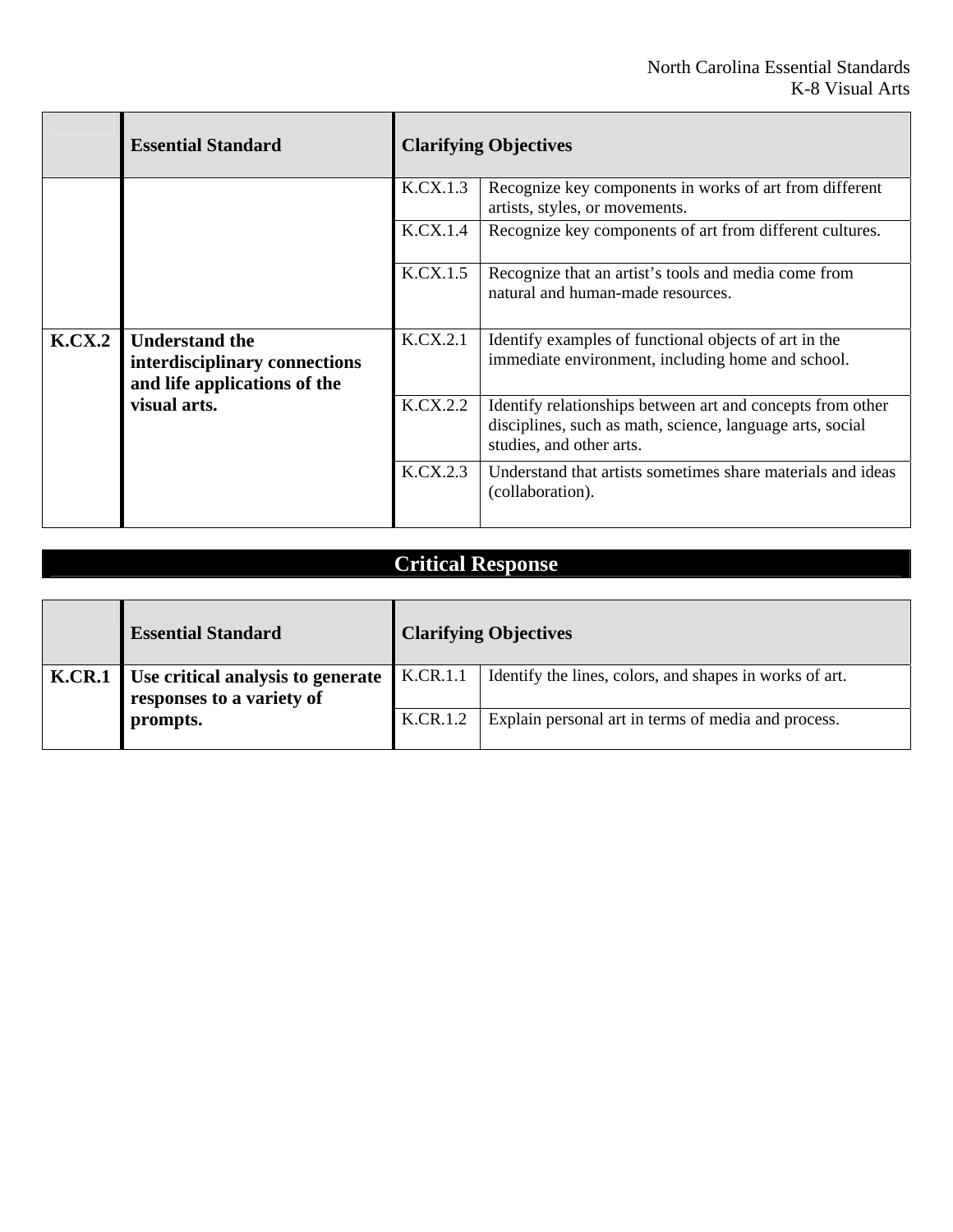### **North Carolina Essential Standards First Grade Visual Arts**

Note on Numbering/Strands:

**V** - Visual Literacy, **CX** – Contextual Relevancy, **CR** – Critical Response

| <b>Visual Literacy</b> |                                                                |         |                                                                                                                                          |
|------------------------|----------------------------------------------------------------|---------|------------------------------------------------------------------------------------------------------------------------------------------|
|                        |                                                                |         |                                                                                                                                          |
|                        | <b>Essential Standard</b>                                      |         | <b>Clarifying Objectives</b>                                                                                                             |
| 1.V.1                  | Use the language of visual arts<br>to communicate effectively. | 1.V.1.1 | Identify tools, media and processes.                                                                                                     |
|                        |                                                                | 1.V.1.2 | Create original art that expresses ideas, themes, and events.                                                                            |
|                        |                                                                | 1.V.1.3 | Recognize that symbols, subjects, or themes are used in the<br>works of others to communicate.                                           |
|                        |                                                                | 1.V.1.4 | Understand characteristics of the Elements of Art, including<br>lines, shapes, colors, textures, form, and space.                        |
|                        |                                                                | 1.V.1.5 | Understand characteristics of the Principles of Design,<br>including repetition, emphasis, contrast, and balance.                        |
| 1.V.2                  | Apply creative and critical<br>thinking skills to artistic     | 1.V.2.1 | Recognize that artistic problems have multiple solutions.                                                                                |
|                        | expression.                                                    | 1.V.2.2 | Understand how physical location affects what is seen in the<br>immediate environment.                                                   |
|                        |                                                                | 1.V.2.3 | Create art from imaginary sources of inspiration.                                                                                        |
| 1.V.3                  | Create art using a variety of<br>tools, media, and processes,  | 1.V.3.1 | Use a variety of tools safely and appropriately to create art.                                                                           |
|                        | safely and appropriately.                                      | 1.V.3.2 | Execute control of a variety of media.                                                                                                   |
|                        |                                                                | 1.V.3.3 | Use the processes of drawing, painting, weaving, printing,<br>stitchery, collage, mixed media, sculpture, and ceramics to<br>create art. |

|        | <b>Essential Standard</b>          |          | <b>Clarifying Objectives</b>                                                                           |
|--------|------------------------------------|----------|--------------------------------------------------------------------------------------------------------|
| 1.CX.1 | Understand the global,             | 1.CX.1.1 | Recognize how visual arts are used in customs and                                                      |
|        | historical, societal, and cultural |          | traditions of various cultures.                                                                        |
|        | contexts of the visual arts.       | 1.CX.1.2 | Identify images in art as depicting something old (historic)<br>or new (contemporary).                 |
|        |                                    | 1.CX.1.3 | Classify art into categories, such as landscapes, cityscapes,<br>seascapes, portraits, and still life. |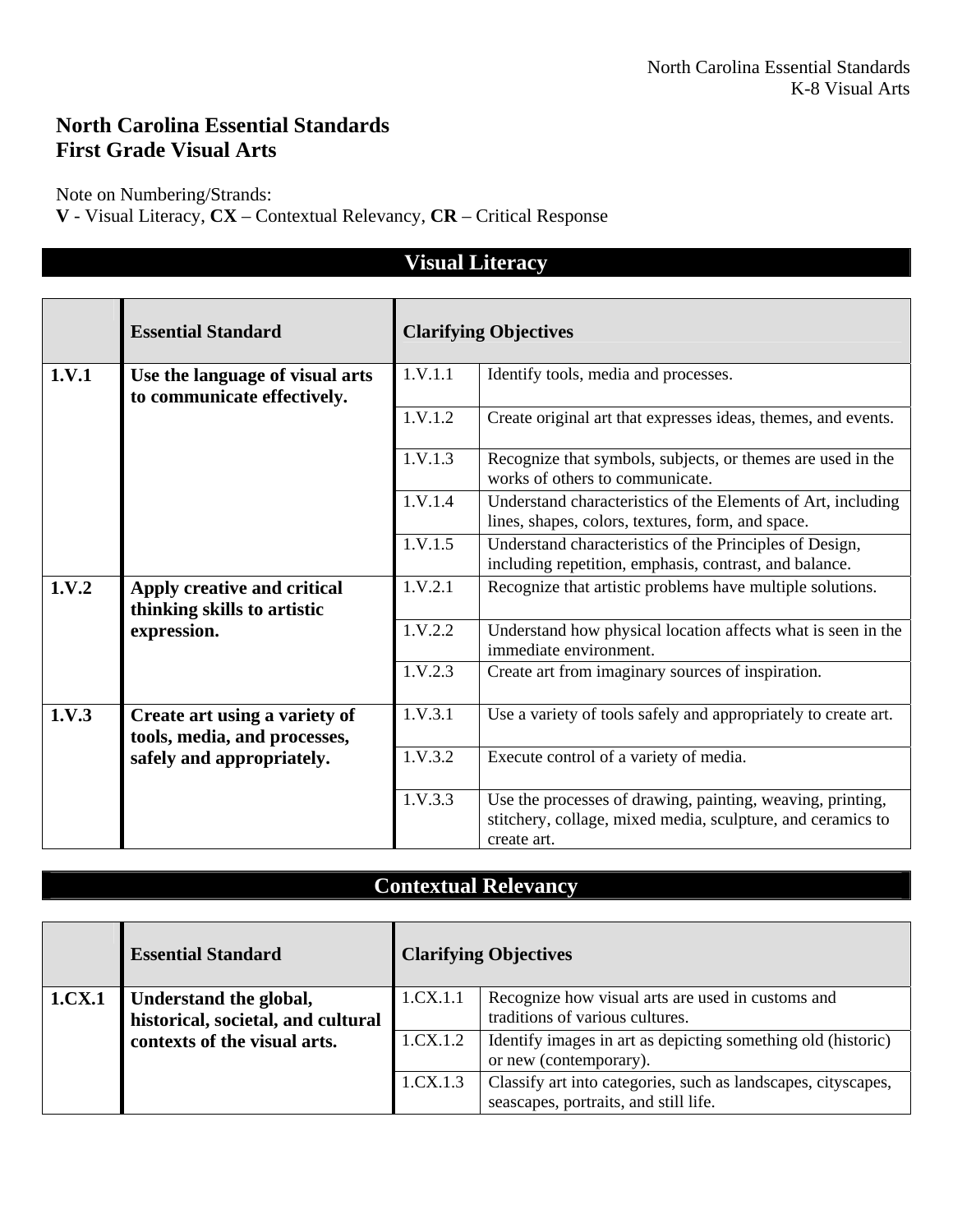|              | <b>Essential Standard</b>                                                              |          | <b>Clarifying Objectives</b>                                                                                                                      |  |  |
|--------------|----------------------------------------------------------------------------------------|----------|---------------------------------------------------------------------------------------------------------------------------------------------------|--|--|
|              |                                                                                        | 1.CX.1.4 | Understand how art represents different cultures.                                                                                                 |  |  |
|              |                                                                                        | 1.CX.1.5 | Understand that art is a reflection of the artist's ideas,<br>environment, and/or resources.                                                      |  |  |
| 1.CX.2       | <b>Understand the</b><br>interdisciplinary connections<br>and life applications of the | 1.CX.2.1 | Identify the role of functional art in various communities<br>around the world.                                                                   |  |  |
| visual arts. |                                                                                        | 1.CX.2.2 | Identify connections between art and concepts from other<br>disciplines, such as math, science, language arts, social<br>studies, and other arts. |  |  |
|              |                                                                                        | 1.CX.2.3 | Differentiate between sharing ideas and copying.                                                                                                  |  |  |

|        | <b>Essential Standard</b>                                                  |          | <b>Clarifying Objectives</b>                                                          |
|--------|----------------------------------------------------------------------------|----------|---------------------------------------------------------------------------------------|
| 1.CR.1 | Use critical analysis to generate<br>responses to a variety of<br>prompts. | 1.CR.1.1 | Use appropriate art terminology to express personal<br>opinions about art.            |
|        |                                                                            | 1.CR.1.2 | Explain how and why personal works of art are made,<br>focusing on media and process. |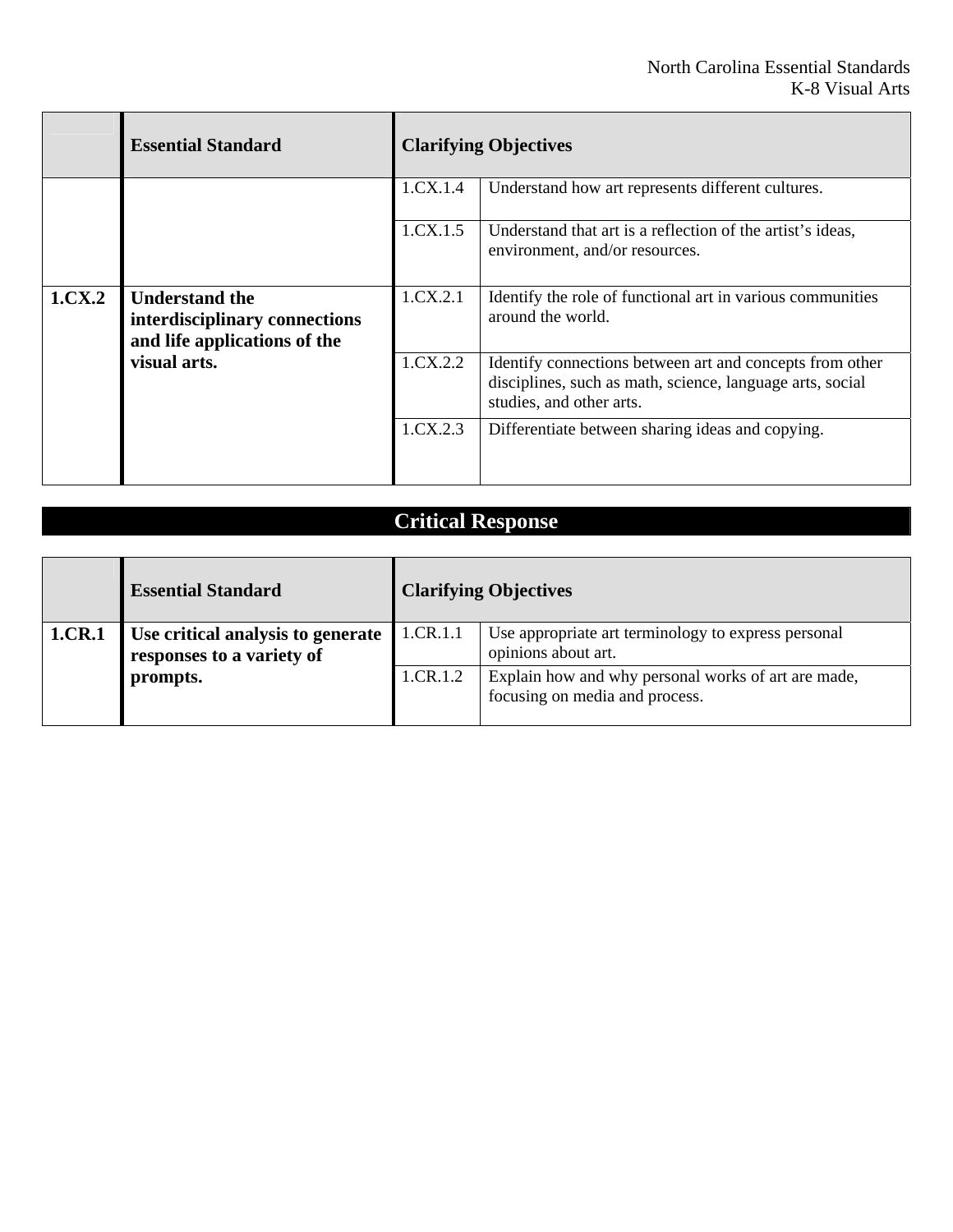### **North Carolina Essential Standards Second Grade Visual Arts**

Note on Numbering/Strands:

**V** - Visual Literacy, **CX** – Contextual Relevancy, **CR** – Critical Response

|       |                                                                |                              | visuai Literacy                                                                                                                            |
|-------|----------------------------------------------------------------|------------------------------|--------------------------------------------------------------------------------------------------------------------------------------------|
|       | <b>Essential Standard</b>                                      | <b>Clarifying Objectives</b> |                                                                                                                                            |
| 2.V.1 | Use the language of visual arts<br>to communicate effectively. | 2.V.1.1                      | Use appropriate art vocabulary when discussing media,<br>processes, or images in art.                                                      |
|       |                                                                | 2.V.1.2                      | Create original art that expresses ideas about people,<br>neighborhoods, or communities.                                                   |
|       |                                                                | 2.V.1.3                      | Understand the "story" in works of art.                                                                                                    |
|       |                                                                | 2.V.1.4                      | Understand characteristics of the Elements of Art, including<br>lines, shapes, colors, textures, form, space, and value.                   |
|       |                                                                | 2.V.1.5                      | Understand characteristics of the Principles of Design,<br>including repetition, movement, emphasis, contrast,<br>balance, and proportion. |
| 2.V.2 | Apply creative and critical<br>thinking skills to artistic     | 2.V.2.1                      | Understand that artistic problems have multiple solutions.                                                                                 |
|       | expression.                                                    | 2.V.2.2                      | Use personal point of view of the environment as a source<br>of imagery.                                                                   |
|       |                                                                | 2.V.2.3                      | Create art from real and imaginary sources of inspiration.                                                                                 |
| 2.V.3 | Create art using a variety of<br>tools, media, and processes,  | 2.V.3.1                      | Use a variety of tools safely and appropriately to create art.                                                                             |
|       | safely and appropriately.                                      | 2.V.3.2                      | Recognize characteristics of a variety of media.                                                                                           |
|       |                                                                | 2.V.3.3                      | Use the processes of drawing, painting, weaving, printing,<br>stitchery, collage, mixed media, sculpture, and ceramics to<br>create art.   |

**V<sub>1</sub> Literacy** 

|               | <b>Essential Standard</b>                                    |          | <b>Clarifying Objectives</b>                                                                     |
|---------------|--------------------------------------------------------------|----------|--------------------------------------------------------------------------------------------------|
| <b>2.CX.1</b> | Understand the global,<br>historical, societal, and cultural | 2.CX.1.1 | Exemplify visual arts representing the heritage, customs,<br>and traditions of various cultures. |
|               | contexts of the visual arts.                                 | 2.CX.1.2 | Recognize that works of art represent specific time periods.                                     |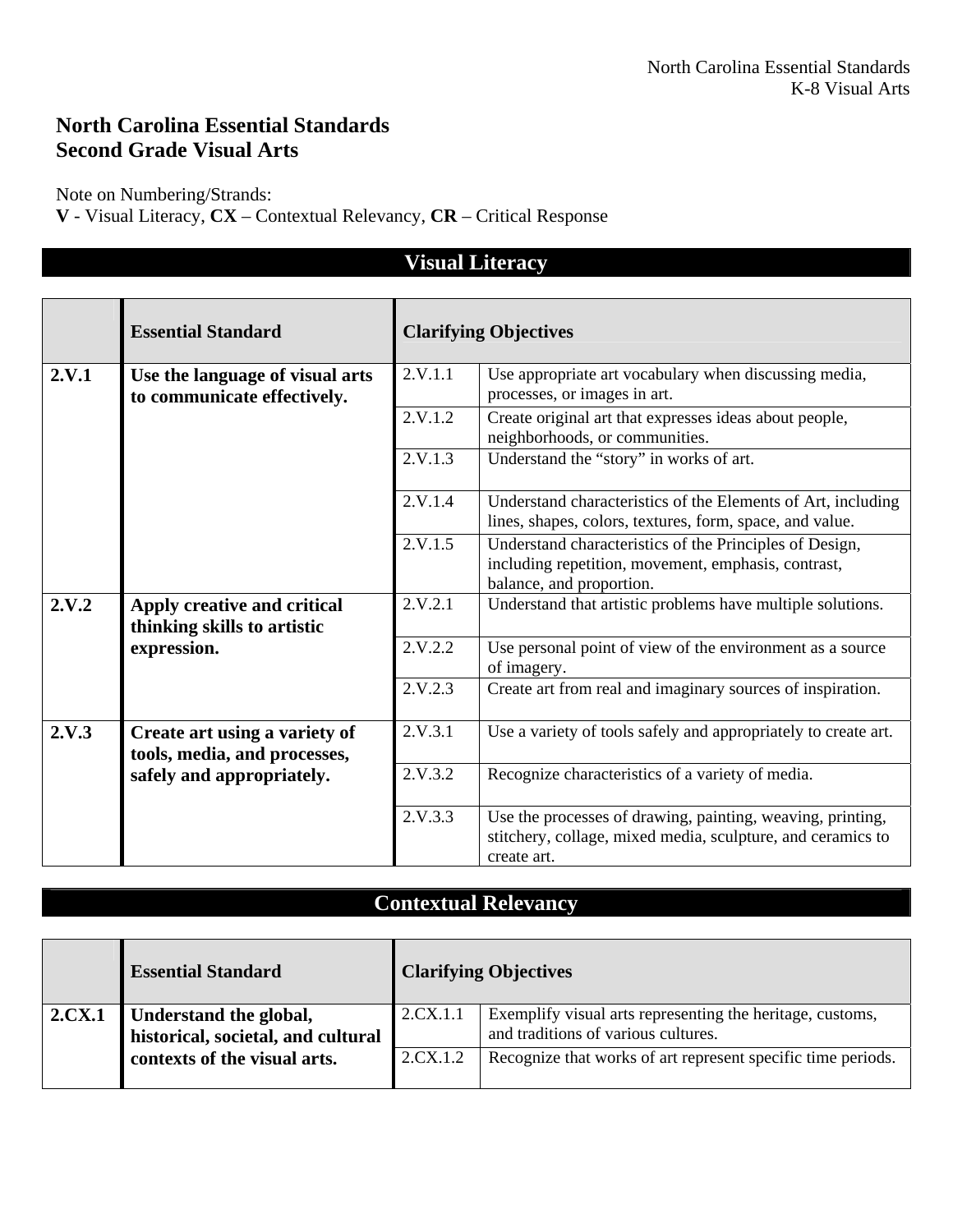Ē.

|        | <b>Essential Standard</b>                                                              | <b>Clarifying Objectives</b> |                                                                                                                                                       |
|--------|----------------------------------------------------------------------------------------|------------------------------|-------------------------------------------------------------------------------------------------------------------------------------------------------|
|        |                                                                                        | 2.CX.1.3                     | Understand various movements in art and the artists that<br>represent them.                                                                           |
|        |                                                                                        | 2.CX.1.4                     | Compare art from various cultures.                                                                                                                    |
|        |                                                                                        | 2.CX.1.5                     | Understand that artists use natural resources in creating art.                                                                                        |
| 2.CX.2 | <b>Understand the</b><br>interdisciplinary connections<br>and life applications of the | 2.CX.2.1                     | Recognize the impact of regional differences on the<br>production of art.                                                                             |
|        | visual arts.                                                                           | 2.CX.2.2                     | Understand relationships between art and concepts from<br>other disciplines, such as math, science, language arts,<br>social studies, and other arts. |
|        |                                                                                        | 2.CX.2.3                     | Recognize that some artists work in teams to create art.                                                                                              |

# **Critical Response**

т

 $\Gamma$ 

 $\overline{\phantom{a}}$ 

|               | <b>Essential Standard</b>                                                  |          | <b>Clarifying Objectives</b>                                                             |
|---------------|----------------------------------------------------------------------------|----------|------------------------------------------------------------------------------------------|
| <b>2.CR.1</b> | Use critical analysis to generate<br>responses to a variety of<br>prompts. | 2.CR.1.1 | Use art terminology to describe art in terms of subject and<br>physical characteristics. |
|               |                                                                            | 2.CR.1.2 | Evaluate personal work, while in progress and at<br>completion.                          |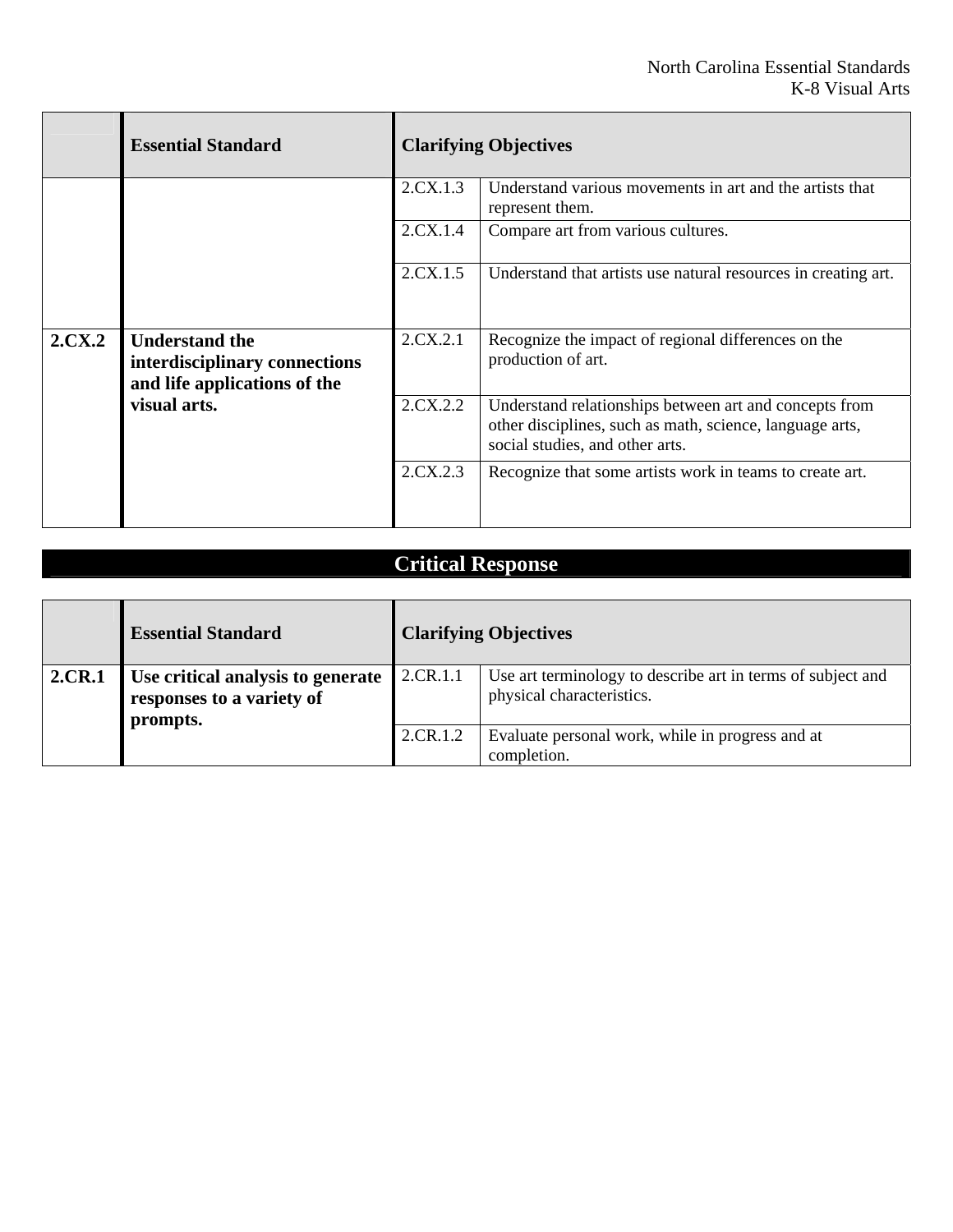### **North Carolina Essential Standards Third Grade Visual Arts**

Note on Numbering/Strands:

**V** - Visual Literacy, **CX** – Contextual Relevancy, **CR** – Critical Response

|       | visual Literacy                                                |                              |                                                                                                                                                             |  |  |
|-------|----------------------------------------------------------------|------------------------------|-------------------------------------------------------------------------------------------------------------------------------------------------------------|--|--|
|       | <b>Essential Standard</b>                                      | <b>Clarifying Objectives</b> |                                                                                                                                                             |  |  |
| 3.V.1 | Use the language of visual arts<br>to communicate effectively. | 3.V.1.1                      | Use art vocabulary, including specific artistic terms.                                                                                                      |  |  |
|       |                                                                | 3.V.1.2                      | Understand that artists use their art to express personal<br>ideas.                                                                                         |  |  |
|       |                                                                | 3.V.1.3                      | Identify themes from masters' works.                                                                                                                        |  |  |
|       |                                                                | 3.V.1.4                      | Understand characteristics of the Elements of Art, including<br>lines, shapes, colors, textures, form, space, and value.                                    |  |  |
|       |                                                                | 3.V.1.5                      | Understand characteristics of the Principles of Design,<br>including repetition, movement, emphasis, contrast,<br>balance, proportion, harmony, and unity.  |  |  |
| 3.V.2 | Apply creative and critical<br>thinking skills to artistic     | 3.V.2.1                      | Create art through a process that includes generating ideas,<br>planning solutions, and producing original art.                                             |  |  |
|       | expression.                                                    | 3.V.2.2                      | Use personal point of view and experiences as sources for<br>creating art.                                                                                  |  |  |
|       |                                                                | 3.V.2.3                      | Create art from realistic sources of inspiration.                                                                                                           |  |  |
| 3.V.3 | Create art using a variety of<br>tools, media, and processes,  | 3.V.3.1                      | Understand how a single tool can be manipulated in<br>multiple ways, safely and appropriately.                                                              |  |  |
|       | safely and appropriately.                                      | 3.V.3.2                      | Use a variety of media with refined skills.                                                                                                                 |  |  |
|       |                                                                | 3. V. 3.3                    | Create art using the processes of drawing, painting,<br>weaving, printing, stitchery, collage, mixed media,<br>sculpture, ceramics, and current technology. |  |  |

**Visual Literacy** 

|        | <b>Essential Standard</b>                                    |          | <b>Clarifying Objectives</b>                                                                                |
|--------|--------------------------------------------------------------|----------|-------------------------------------------------------------------------------------------------------------|
| 3.CX.1 | Understand the global,<br>historical, societal, and cultural | 3.CX.1.1 | Exemplify how visual arts are used by various groups for<br>artistic expression within the local community. |
|        | contexts of the visual arts.                                 | 3.CX.1.2 | Understand how art documents the history of the local<br>community.                                         |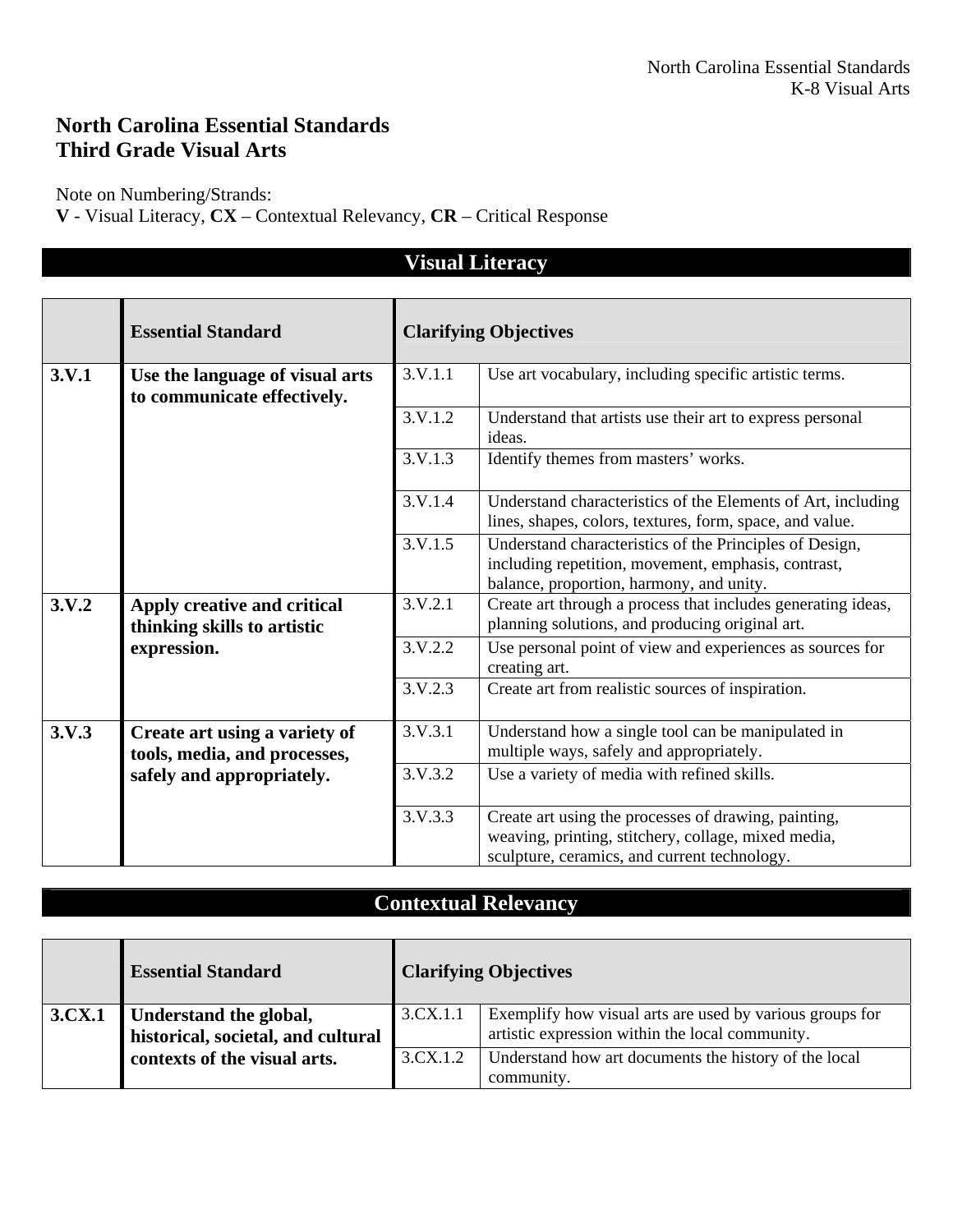|        | <b>Essential Standard</b>                                                              |          | <b>Clarifying Objectives</b>                                                                                                                               |  |
|--------|----------------------------------------------------------------------------------------|----------|------------------------------------------------------------------------------------------------------------------------------------------------------------|--|
|        |                                                                                        | 3.CX.1.3 | Classify artists, styles, and movements.                                                                                                                   |  |
|        |                                                                                        | 3.CX.1.4 | Compare purposes of art in different cultures, time periods,<br>and societies.                                                                             |  |
|        |                                                                                        | 3.CX.1.5 | Use local, natural, or recycled resources to create art.                                                                                                   |  |
| 3.CX.2 | <b>Understand the</b><br>interdisciplinary connections<br>and life applications of the | 3.CX.2.1 | Understand how artists fit or function within a society.                                                                                                   |  |
|        | visual arts.                                                                           | 3.CX.2.2 | Understand how to use information learned in other<br>disciplines, such as math, science, language arts, social<br>studies, and other arts in visual arts. |  |
|        |                                                                                        | 3.CX.2.3 | Use appropriate collaborative skills to create a work of art                                                                                               |  |
|        |                                                                                        | 3.CX.2.4 | Understand how visual arts has changed and remained the<br>same, with changes in digital media.                                                            |  |

|        | <b>Essential Standard</b>         |          | <b>Clarifying Objectives</b>                                             |
|--------|-----------------------------------|----------|--------------------------------------------------------------------------|
| 3.CR.1 | Use critical analysis to generate | 3.CR.1.1 | Analyze art in terms of the Elements of Art and Principles<br>of Design. |
|        | responses to a variety of         | 3.CR.1.2 | Evaluate the compositional and expressive qualities of                   |
|        | prompts.                          |          | personal works of art                                                    |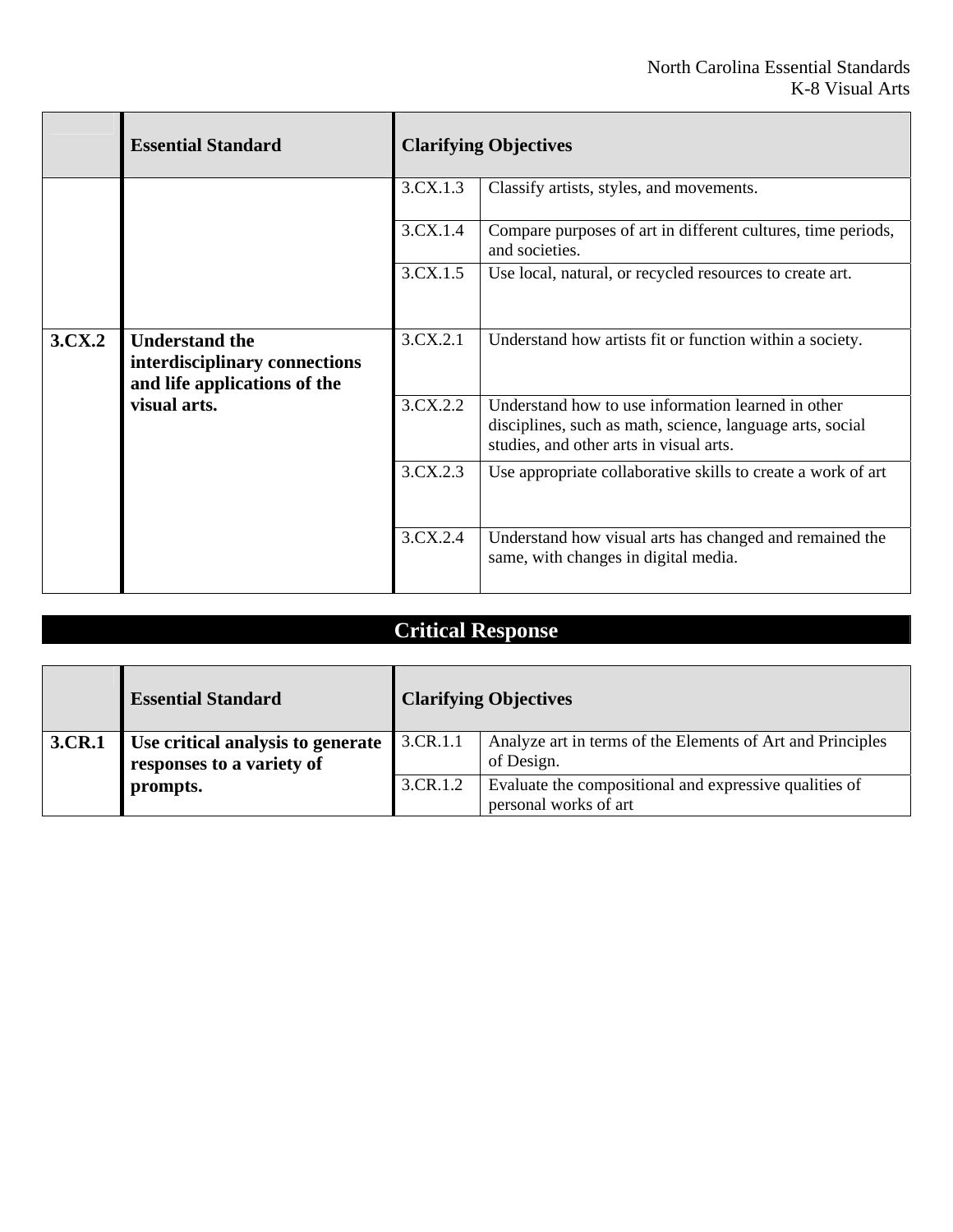### **North Carolina Essential Standards Fourth Grade Visual Arts**

Note on Numbering/Strands:

**V** - Visual Literacy, **CX** – Contextual Relevancy, **CR** – Critical Response

|       |                                                                |         | <b>Visual Literacy</b>                                                                                                                                      |
|-------|----------------------------------------------------------------|---------|-------------------------------------------------------------------------------------------------------------------------------------------------------------|
|       |                                                                |         |                                                                                                                                                             |
|       | <b>Essential Standard</b>                                      |         | <b>Clarifying Objectives</b>                                                                                                                                |
| 4.V.1 | Use the language of visual arts<br>to communicate effectively. | 4.V.1.1 | Use appropriate art vocabulary to compare artists' styles.                                                                                                  |
|       |                                                                | 4.V.1.2 | Apply personal choices while creating art.                                                                                                                  |
|       |                                                                | 4.V.1.3 | Infer meaning from art.                                                                                                                                     |
|       |                                                                | 4.V.1.4 | Understand how the Elements of Art are used to develop a<br>composition.                                                                                    |
|       |                                                                | 4.V.1.5 | Understand how the Principles of Design work in relation to<br>each other.                                                                                  |
| 4.V.2 | Apply creative and critical<br>thinking skills to artistic     | 4.V.2.1 | Identify different successful solutions to artistic problems.                                                                                               |
|       | expression.                                                    | 4.V.2.2 | Use ideas and imagery from North Carolina as sources for<br>creating art.                                                                                   |
|       |                                                                | 4.V.2.3 | Create abstract art that expresses ideas.                                                                                                                   |
| 4.V.3 | Create art using a variety of<br>tools, media, and processes,  | 4.V.3.1 | Apply a variety of methods of manipulating a single tool,<br>safely and appropriately.                                                                      |
|       | safely and appropriately.                                      | 4.V.3.2 | Compare characteristics of a variety of media.                                                                                                              |
|       |                                                                | 4.V.3.3 | Create art using the processes of drawing, painting,<br>weaving, printing, stitchery, collage, mixed media,<br>sculpture, ceramics, and current technology. |

|               | <b>Essential Standard</b>                                          |          | <b>Clarifying Objectives</b>                                                                                         |
|---------------|--------------------------------------------------------------------|----------|----------------------------------------------------------------------------------------------------------------------|
| <b>4.CX.1</b> | Understand the global,                                             | 4.CX.1.1 | Understand how the visual arts have affected, and are<br>reflected in, the culture, traditions, and history of North |
|               | historical, societal, and cultural<br>contexts of the visual arts. |          | Carolina.                                                                                                            |
|               |                                                                    | 4.CX.1.2 | Recognize key contributions of North Carolina artists in art                                                         |
|               |                                                                    |          | history.                                                                                                             |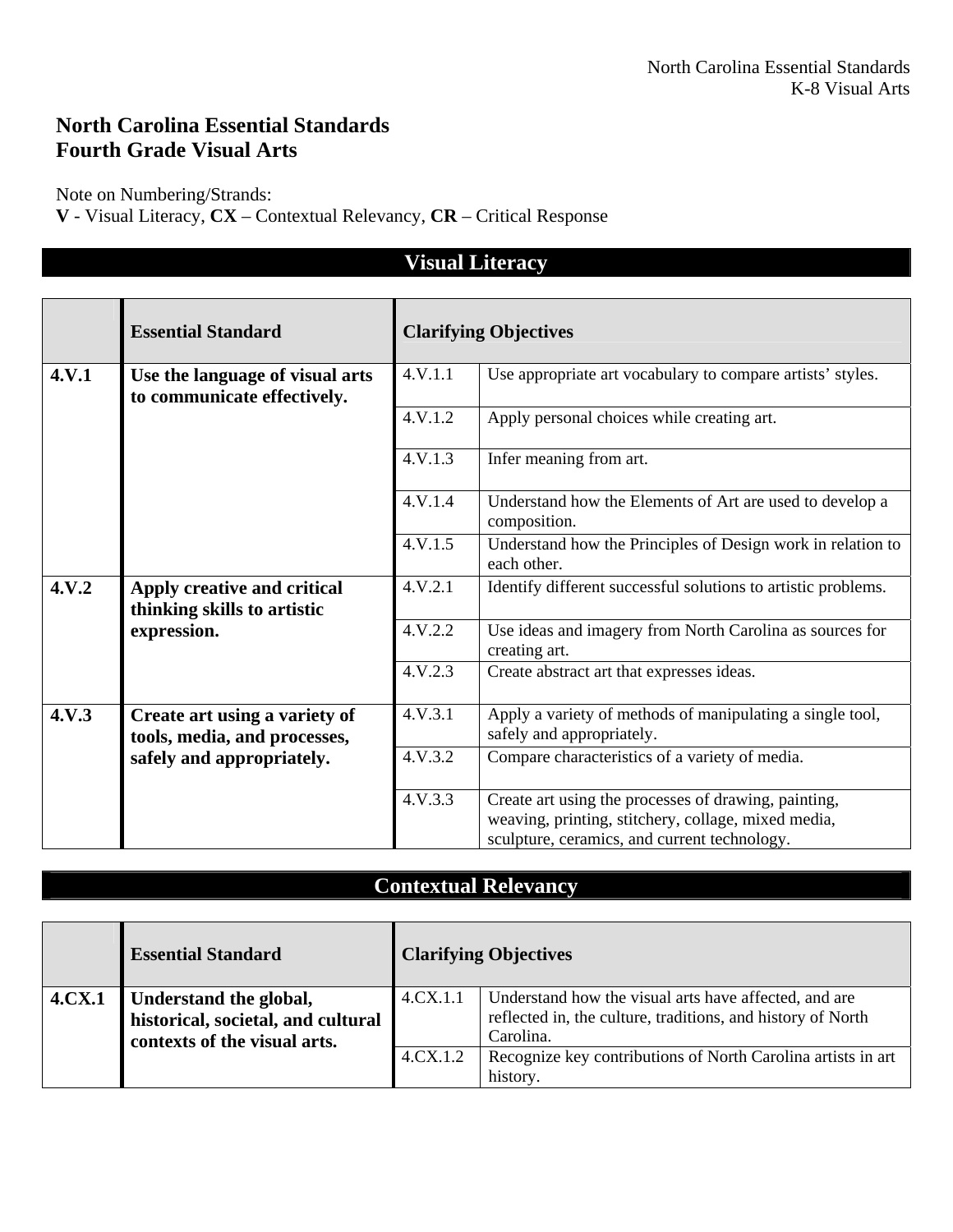|              | <b>Essential Standard</b>                                                              |                                                                                                                                     | <b>Clarifying Objectives</b>                                                                                                                            |  |
|--------------|----------------------------------------------------------------------------------------|-------------------------------------------------------------------------------------------------------------------------------------|---------------------------------------------------------------------------------------------------------------------------------------------------------|--|
|              |                                                                                        | 4.CX.1.3                                                                                                                            | Classify NC artists in terms of styles, genre, and/or<br>movements.                                                                                     |  |
|              |                                                                                        | 4.CX.1.4                                                                                                                            | Explain how place and time influence ideas, issues, and<br>themes found in art.                                                                         |  |
|              | 4.CX.1.5                                                                               | Analyze the effect of the geographic location and physical<br>environment on the media and subject matter of NC art and<br>artists. |                                                                                                                                                         |  |
| 4.CX.2       | <b>Understand the</b><br>interdisciplinary connections<br>and life applications of the | 4.CX.2.1                                                                                                                            | Exemplify visual arts industries in North Carolina.                                                                                                     |  |
| visual arts. |                                                                                        | 4.CX.2.2                                                                                                                            | Apply skills and concepts learned in other disciplines, such<br>as math, science, language arts, social studies, and other<br>arts, in the visual arts. |  |
|              |                                                                                        | 4.CX.2.3                                                                                                                            | Understand individual roles, while applying collaborative<br>skills in creating art.                                                                    |  |
|              |                                                                                        | 4.CX.2.4                                                                                                                            | Explain the effect of technology on the way products look<br>and how they are created.                                                                  |  |

|        | <b>Essential Standard</b>                                      |          | <b>Clarifying Objectives</b>                                 |
|--------|----------------------------------------------------------------|----------|--------------------------------------------------------------|
| 4.CR.1 | Use critical analysis to generate<br>responses to a variety of | 4.CR.1.1 | Use visual clues to interpret the content of art.            |
|        | prompts.                                                       | 4.CR.1.2 | Critique personal art based on teacher-established criteria. |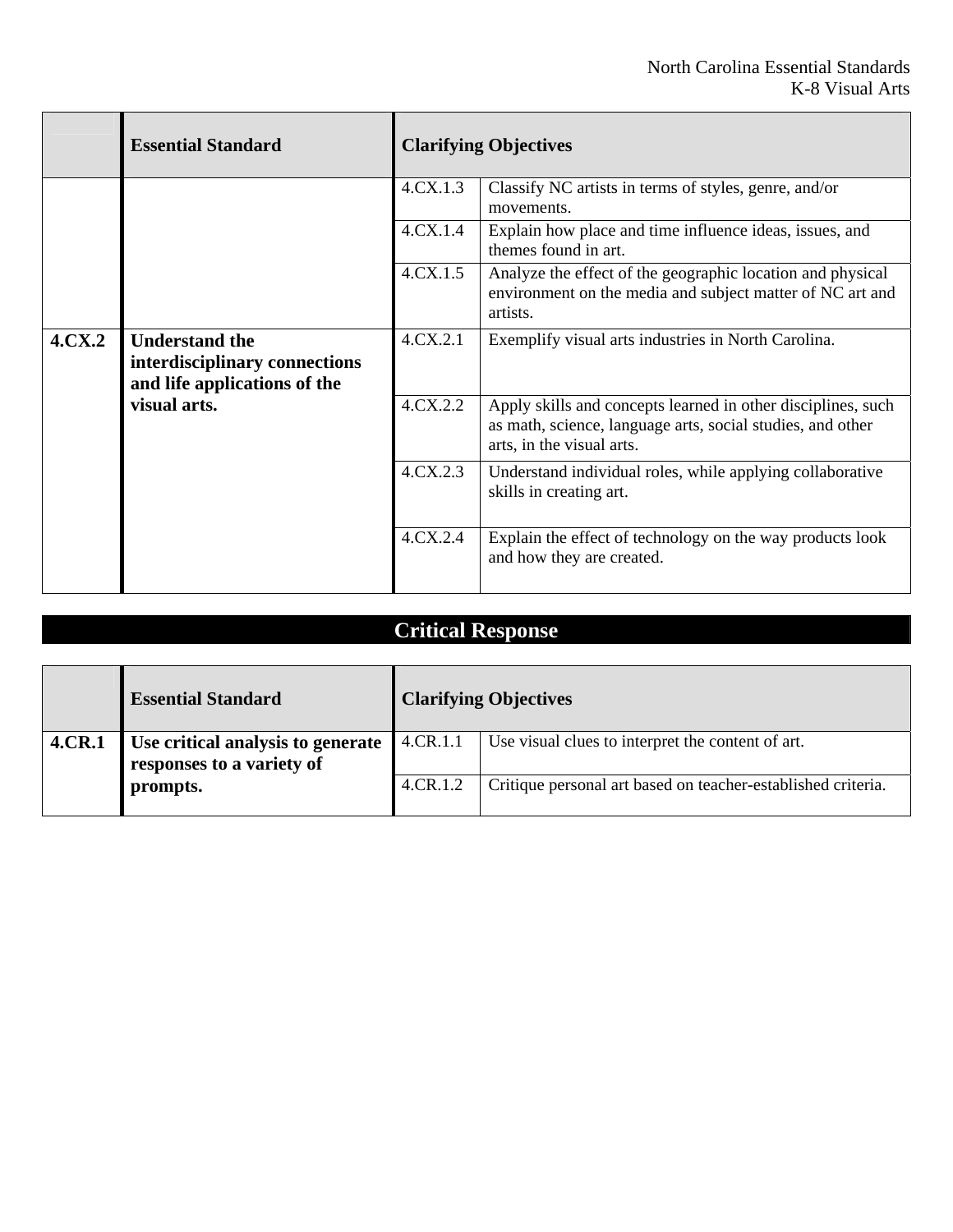### **North Carolina Essential Standards Fifth Grade Visual Arts**

Note on Numbering/Strands:

**V** - Visual Literacy, **CX** – Contextual Relevancy, **CR** – Critical Response

|       | <b>Visual Literacy</b>                                         |         |                                                                                                                                                             |  |  |
|-------|----------------------------------------------------------------|---------|-------------------------------------------------------------------------------------------------------------------------------------------------------------|--|--|
|       |                                                                |         |                                                                                                                                                             |  |  |
|       | <b>Essential Standard</b>                                      |         | <b>Clarifying Objectives</b>                                                                                                                                |  |  |
| 5.V.1 | Use the language of visual arts<br>to communicate effectively. | 5.V.1.1 | Use appropriate art vocabulary to describe art movements.                                                                                                   |  |  |
|       |                                                                | 5.V.1.2 | Create art that reflects personal voice and choice.                                                                                                         |  |  |
|       |                                                                | 5.V.1.3 | Classify works of art in terms of whether they are realistic,<br>abstract, or non-objective.                                                                |  |  |
|       |                                                                | 5.V.1.4 | Understand the relationship between the Elements of Art<br>and the Principles of Design.                                                                    |  |  |
|       |                                                                | 5.V.1.5 | Apply the Principles of Design in creating compositions.                                                                                                    |  |  |
| 5.V.2 | Apply creative and critical<br>thinking skills to artistic     | 5.V.2.1 | Evaluate solutions to artistic problems, including their<br>effectiveness                                                                                   |  |  |
|       | expression.                                                    | 5.V.2.2 | Use ideas and imagery from the global environment as<br>sources for creating art.                                                                           |  |  |
|       |                                                                | 5.V.2.3 | Create realistic, imaginative, abstract, and non-objective art.                                                                                             |  |  |
| 5.V.3 | Create art using a variety of<br>tools, media, and processes,  | 5.V.3.1 | Evaluate how to manipulate tools safely and appropriately<br>to reach desired outcomes.                                                                     |  |  |
|       | safely and appropriately.                                      | 5.V.3.2 | Use appropriate media for the creation of original art.                                                                                                     |  |  |
|       |                                                                | 5.V.3.3 | Create art using the processes of drawing, painting,<br>weaving, printing, stitchery, collage, mixed media,<br>sculpture, ceramics, and current technology. |  |  |

|        | <b>Essential Standard</b>                                                                    |          | <b>Clarifying Objectives</b>                                                                                                               |
|--------|----------------------------------------------------------------------------------------------|----------|--------------------------------------------------------------------------------------------------------------------------------------------|
| 5.CX.1 | Understand the global,<br>historical, societal, and cultural<br>contexts of the visual arts. | 5.CX.1.1 | Understand how the visual arts have affected, and are<br>reflected in, the culture, traditions, and history of the United<br><b>States</b> |
|        |                                                                                              | 5.CX.1.2 | Recognize key contributions of North American artists in<br>history.                                                                       |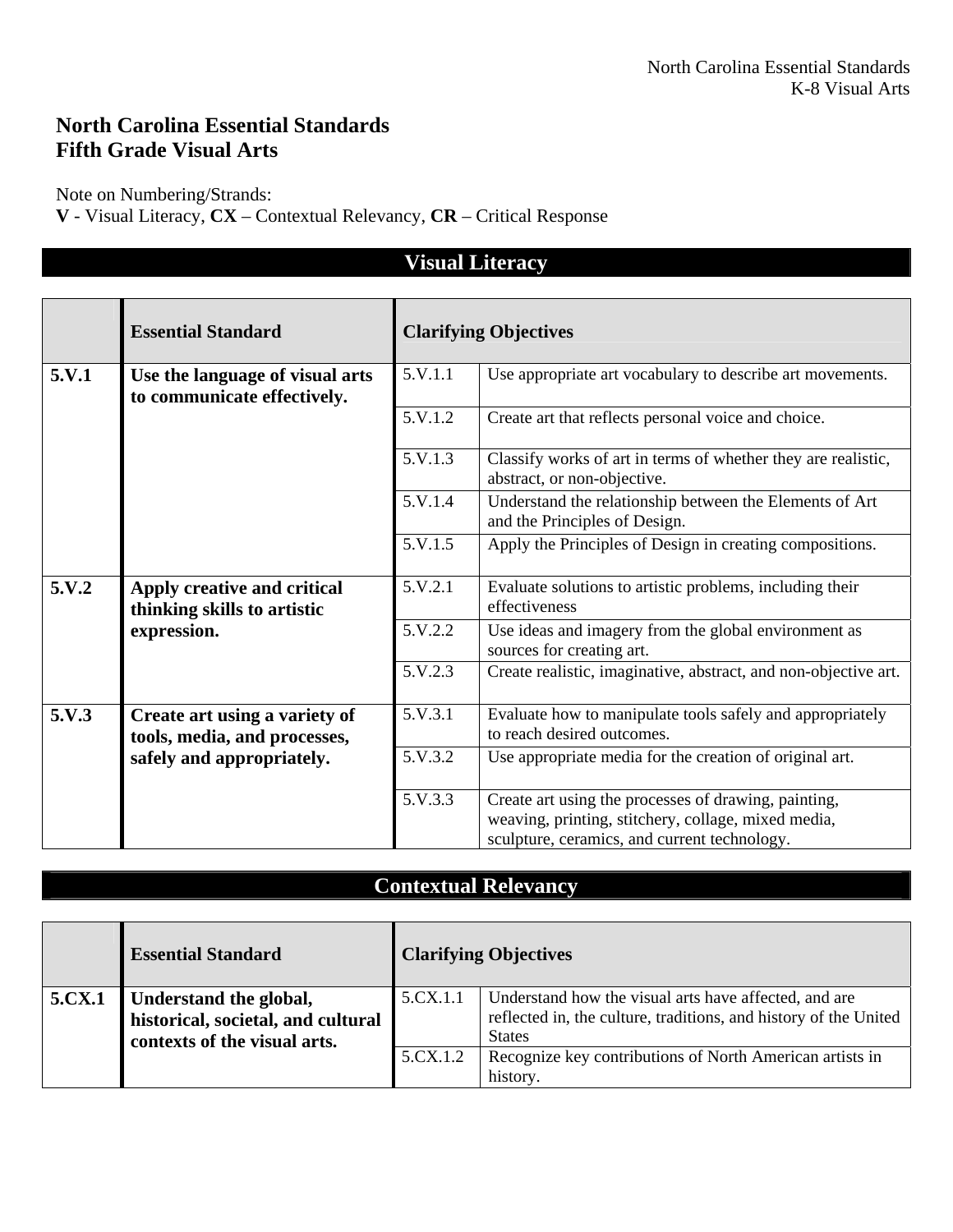|        | <b>Essential Standard</b>                                                              |                                                                                                                                                 | <b>Clarifying Objectives</b>                                                                         |  |
|--------|----------------------------------------------------------------------------------------|-------------------------------------------------------------------------------------------------------------------------------------------------|------------------------------------------------------------------------------------------------------|--|
|        |                                                                                        | 5.CX.1.3                                                                                                                                        | Classify North American artists in terms of styles, genre,<br>and/or movements                       |  |
|        |                                                                                        | 5.CX.1.4                                                                                                                                        | Explain how traditions and values influence ideas, issues,<br>and themes found in art.               |  |
|        | 5.CX.1.5                                                                               | Analyze the effect of the geographic location and physical<br>environment on the media and subject matter of North<br>American art and artists. |                                                                                                      |  |
| 5.CX.2 | <b>Understand the</b><br>interdisciplinary connections<br>and life applications of the | 5.CX.2.1                                                                                                                                        | Analyze the relationship between arts and daily life in<br>product design, print, and digital media. |  |
|        | visual arts.                                                                           | 5.CX.2.2                                                                                                                                        | Exemplify how information and skills learned in art can be<br>applied in other disciplines.          |  |
|        |                                                                                        | 5.CX.2.3                                                                                                                                        | Understand the balance of individual roles and collaborative<br>skills to create art.                |  |
|        |                                                                                        | 5.CX.2.4                                                                                                                                        | Interpret visual images from media sources and the<br>immediate environment.                         |  |

|        | <b>Essential Standard</b>                                                         |          | <b>Clarifying Objectives</b>                                                     |
|--------|-----------------------------------------------------------------------------------|----------|----------------------------------------------------------------------------------|
| 5.CR.1 | <b>Use critical analysis to generate</b><br>responses to a variety of<br>prompts. | 5.CR.1.1 | Judge art through the application of art concepts and<br>vocabulary.             |
|        |                                                                                   | 5.CR.1.2 | Critique personal art based on established criteria and<br>expressive qualities. |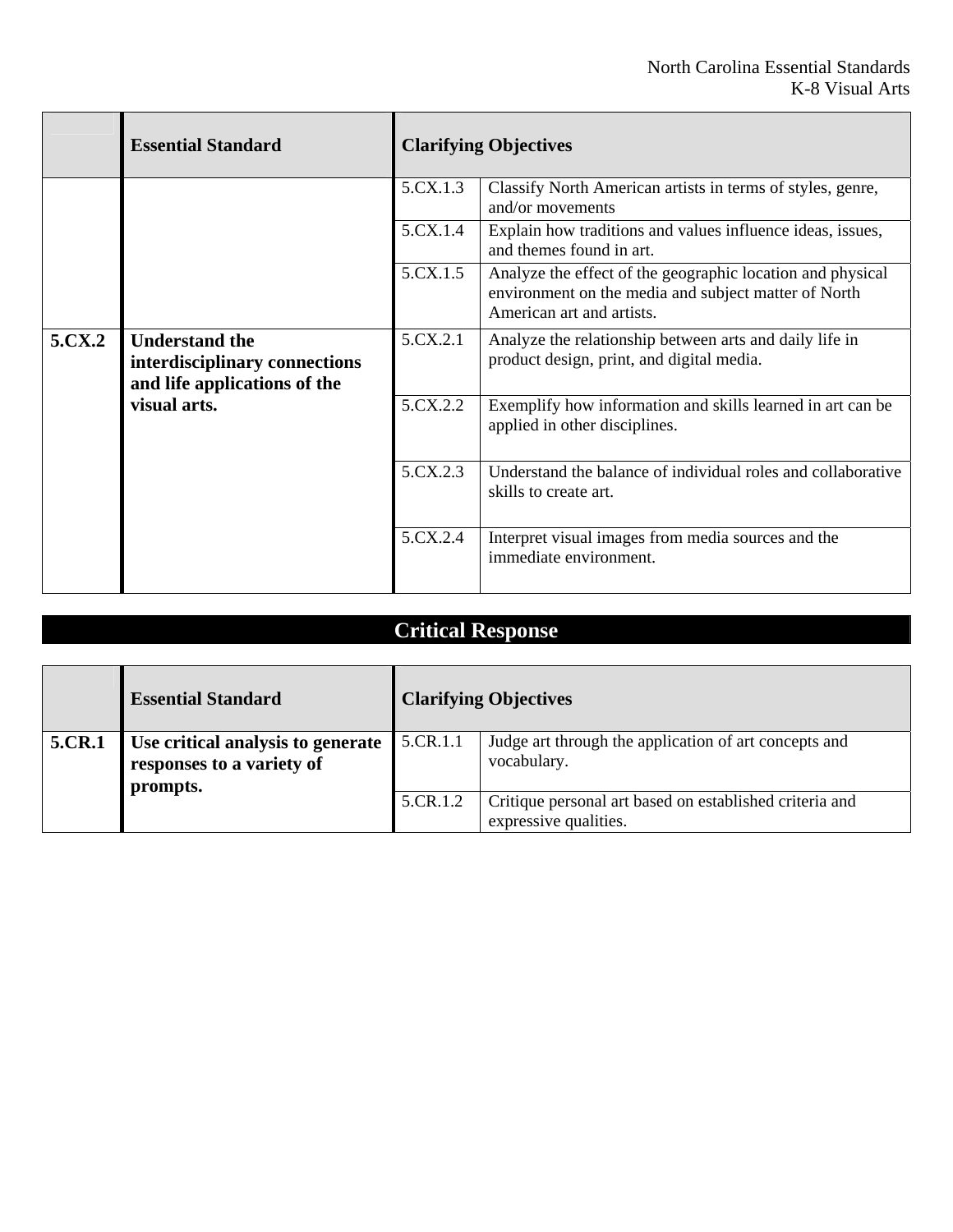### **North Carolina Essential Standards Sixth Grade Visual Arts**

Note on Numbering/Strands:

**V** - Visual Literacy, **CX** – Contextual Relevancy, **CR** – Critical Response

|        | <b>Visual Literacy</b>                                         |           |                                                                                                                                                  |  |  |
|--------|----------------------------------------------------------------|-----------|--------------------------------------------------------------------------------------------------------------------------------------------------|--|--|
|        | <b>Essential Standard</b>                                      |           | <b>Clarifying Objectives</b>                                                                                                                     |  |  |
| 6.V.1  | Use the language of visual arts<br>to communicate effectively. | 6.V.1.1   | Use appropriate vocabulary to describe art, including<br>Elements of Art, Principles of Design, types of media,<br>various processes, and style. |  |  |
|        |                                                                | 6.V.1.2   | Understand how the Elements of Art can aid in the planning<br>and creation of personal art.                                                      |  |  |
|        |                                                                | 6. V. 1.3 | Identify artists' styles.                                                                                                                        |  |  |
|        |                                                                | 6.V.1.4   | Recognize how artists use the Elements of Art and<br>Principles of Design in creating art.                                                       |  |  |
| 6. V.2 | Apply creative and critical<br>thinking skills to artistic     | 6.V.2.1   | Generate solutions to artistic problems.                                                                                                         |  |  |
|        | expression.                                                    | 6.V.2.2   | Use observation skills of the immediate environment to<br>create original imagery.                                                               |  |  |
|        |                                                                | 6.V.2.3   | Understand that original imagery is a means of self-<br>expression used to communicate ideas and feelings.                                       |  |  |
| 6. V.3 | Create art using a variety of<br>tools, media, and processes,  | 6.V.3.1   | Use tools and media appropriately to maintain a safe and<br>orderly work space.                                                                  |  |  |
|        | safely and appropriately.                                      | 6.V.3.2   | Create art using a variety of 2-D and 3-D media, including<br>digital.                                                                           |  |  |
|        |                                                                | 6.V.3.3   | Create art in different media using various techniques and<br>processes                                                                          |  |  |

|        | <b>Essential Standard</b>                                                                    | <b>Clarifying Objectives</b> |                                                                                                                                                                                                                      |
|--------|----------------------------------------------------------------------------------------------|------------------------------|----------------------------------------------------------------------------------------------------------------------------------------------------------------------------------------------------------------------|
| 6.CX.1 | Understand the global,<br>historical, societal, and cultural<br>contexts of the visual arts. | 6.CX.1.1                     | Understand the visual arts in relationship to the geography,<br>history, and culture of world civilizations and societies from<br>the beginning of human society to the emergence of the<br>First Global Age (1450). |
|        |                                                                                              | 6.CX.1.2                     | Analyze art from various historical periods in terms of<br>style, subject matter, and movements.                                                                                                                     |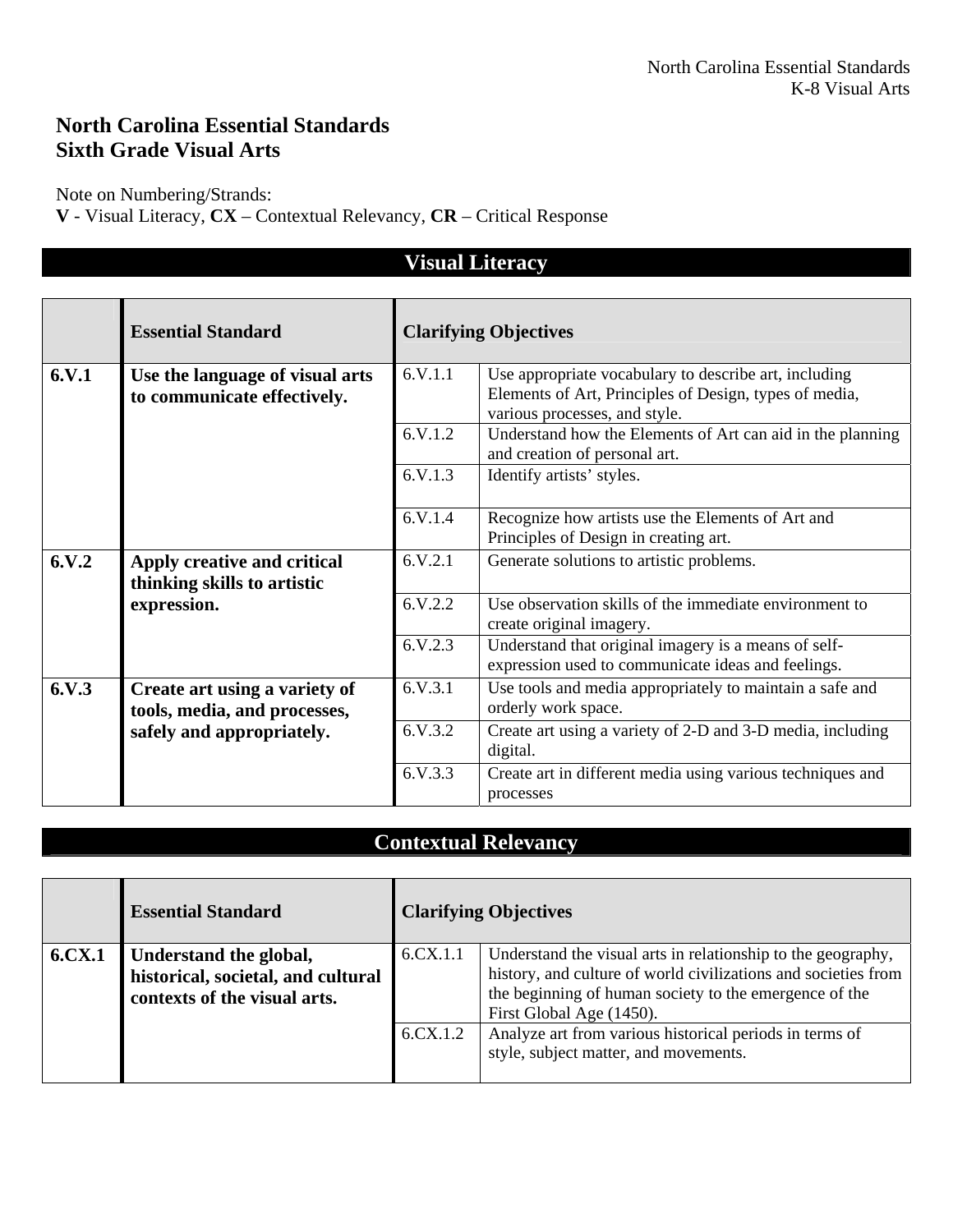|                     | <b>Essential Standard</b>                                                              |          | <b>Clarifying Objectives</b>                                                                                                                                         |  |
|---------------------|----------------------------------------------------------------------------------------|----------|----------------------------------------------------------------------------------------------------------------------------------------------------------------------|--|
|                     |                                                                                        | 6.CX.1.3 | Analyze the effect of geographic location and physical<br>environment on the media and subject matter of art with an<br>emphasis on South American and European art. |  |
| 6. C <sub>X.2</sub> | <b>Understand the</b><br>interdisciplinary connections<br>and life applications of the | 6.CX.2.1 | Exemplify how skills and concepts developed in art are part<br>of, and can be applied to, daily life.                                                                |  |
|                     | visual arts.                                                                           | 6.CX.2.2 | Understand the connections between art and other<br>disciplines.                                                                                                     |  |
|                     |                                                                                        | 6.CX.2.3 | Understand how collaborative planning is used to create art.                                                                                                         |  |
|                     |                                                                                        | 6.CX.2.4 | Understand the role of art in creating digital images,<br>technological products, and design.                                                                        |  |

|        | <b>Essential Standard</b>         |          | <b>Clarifying Objectives</b>                                |
|--------|-----------------------------------|----------|-------------------------------------------------------------|
| 6.CR.1 | Use critical analysis to generate | 6.CR.1.1 | Generate responses to art using personal preferences, prior |
|        | responses to a variety of         |          | knowledge, and relationship to self.                        |
|        | prompts.                          | 6.CR.1.2 | Use formative, self-evaluation strategies and results to    |
|        |                                   |          | improve the quality of art.                                 |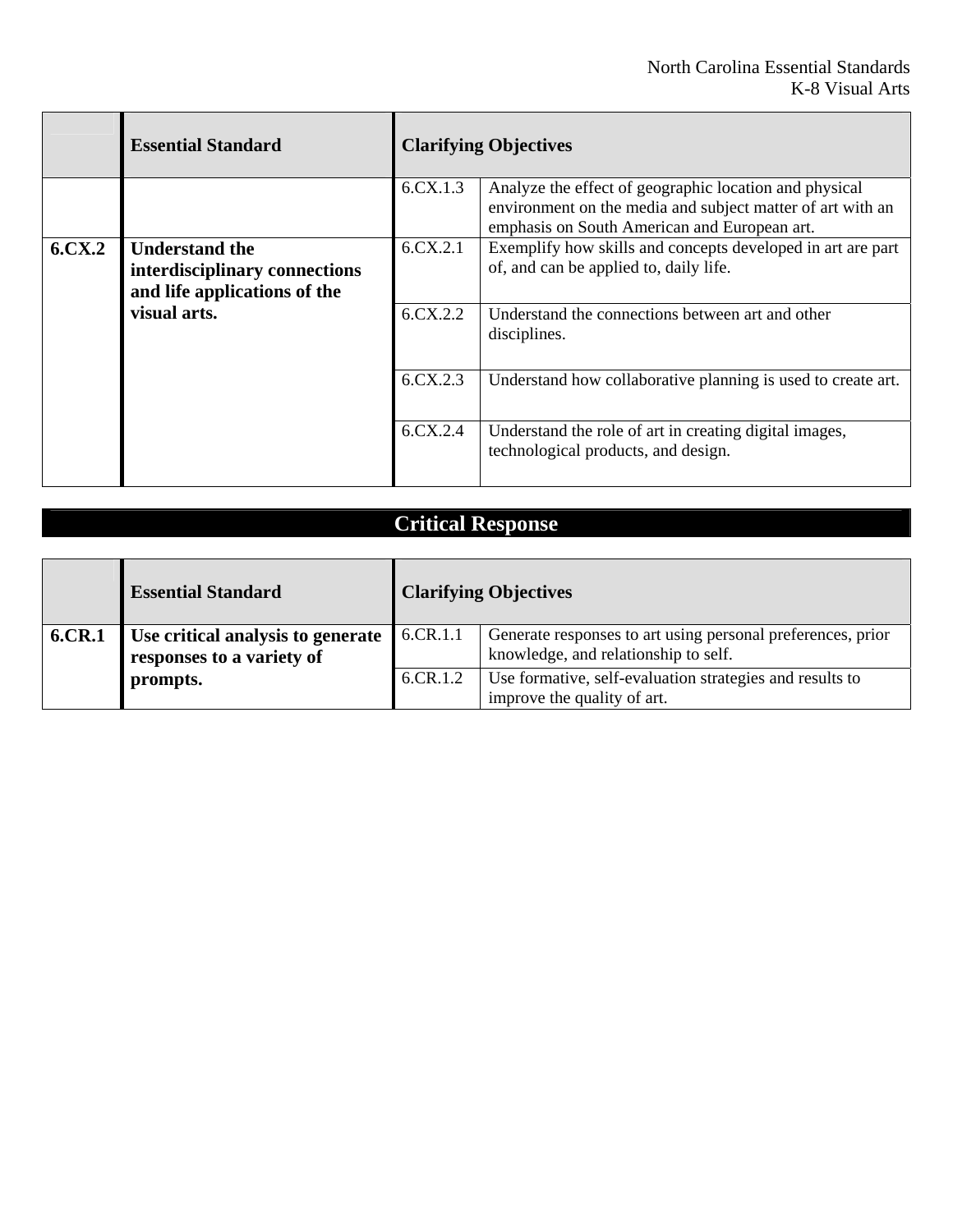### **North Carolina Essential Standards Seventh Grade Visual Arts**

Note on Numbering/Strands:

**V** - Visual Literacy, **CX** – Contextual Relevancy, **CR** – Critical Response

|       | <b>Visual Literacy</b>                                         |                              |                                                                                                   |  |  |
|-------|----------------------------------------------------------------|------------------------------|---------------------------------------------------------------------------------------------------|--|--|
|       | <b>Essential Standard</b>                                      | <b>Clarifying Objectives</b> |                                                                                                   |  |  |
| 7.V.1 | Use the language of visual arts<br>to communicate effectively. | 7.V.1.1                      | Use art vocabulary to analyze art.                                                                |  |  |
|       |                                                                | 7.V.1.2                      | Understand how the Principles of Design aid in the planning<br>and creating of personal art.      |  |  |
|       |                                                                | 7.V.1.3                      | Identify themes in art.                                                                           |  |  |
|       |                                                                | 7.V.1.4                      | Understand the relationship between the Elements of Art<br>and the Principles of Design.          |  |  |
| 7.V.2 | Apply creative and critical<br>thinking skills to artistic     | 7.V.2.1                      | Evaluate solutions to artistic problems.                                                          |  |  |
|       | expression.                                                    | 7.V.2.2                      | Use observation skills of the environment and personal<br>experiences to create original imagery. |  |  |
|       |                                                                | 7. V. 2.3                    | Create original art emphasizing selected elements and<br>principles to express ideas or feelings. |  |  |
| 7.V.3 | Create art using a variety of<br>tools, media, and processes,  | 7.V.3.1                      | Apply safety knowledge to maintain a safe and orderly<br>personal work space.                     |  |  |
|       | safely and appropriately.                                      | 7.V.3.2                      | Compare media in order to choose the best option to create<br>art.                                |  |  |
|       |                                                                | 7.V.3.3                      | Compare techniques and processes to create art.                                                   |  |  |

### **Contextual Relevancy**

|        | <b>Essential Standard</b>          | <b>Clarifying Objectives</b> |                                                              |
|--------|------------------------------------|------------------------------|--------------------------------------------------------------|
| 7.CX.1 | Understand the global,             | 7.CX.1.1                     | Understand the visual arts in relationship to the geography, |
|        | historical, societal, and cultural |                              | history, and culture of modern societies from the emergence  |
|        | contexts of the visual arts.       |                              | of the First Global Age (1450) to the present.               |
|        |                                    | 7.CX.1.2                     | Analyze art from various historical periods in terms of      |
|        |                                    |                              | style, subject matter, and movements.                        |
|        |                                    | 7.CX.1.3                     | Analyze the effect of geographic location and physical       |
|        |                                    |                              | environment on the media and subject matter of African,      |
|        |                                    |                              | Asian, and Australian art.                                   |

#### **Visual Literacy**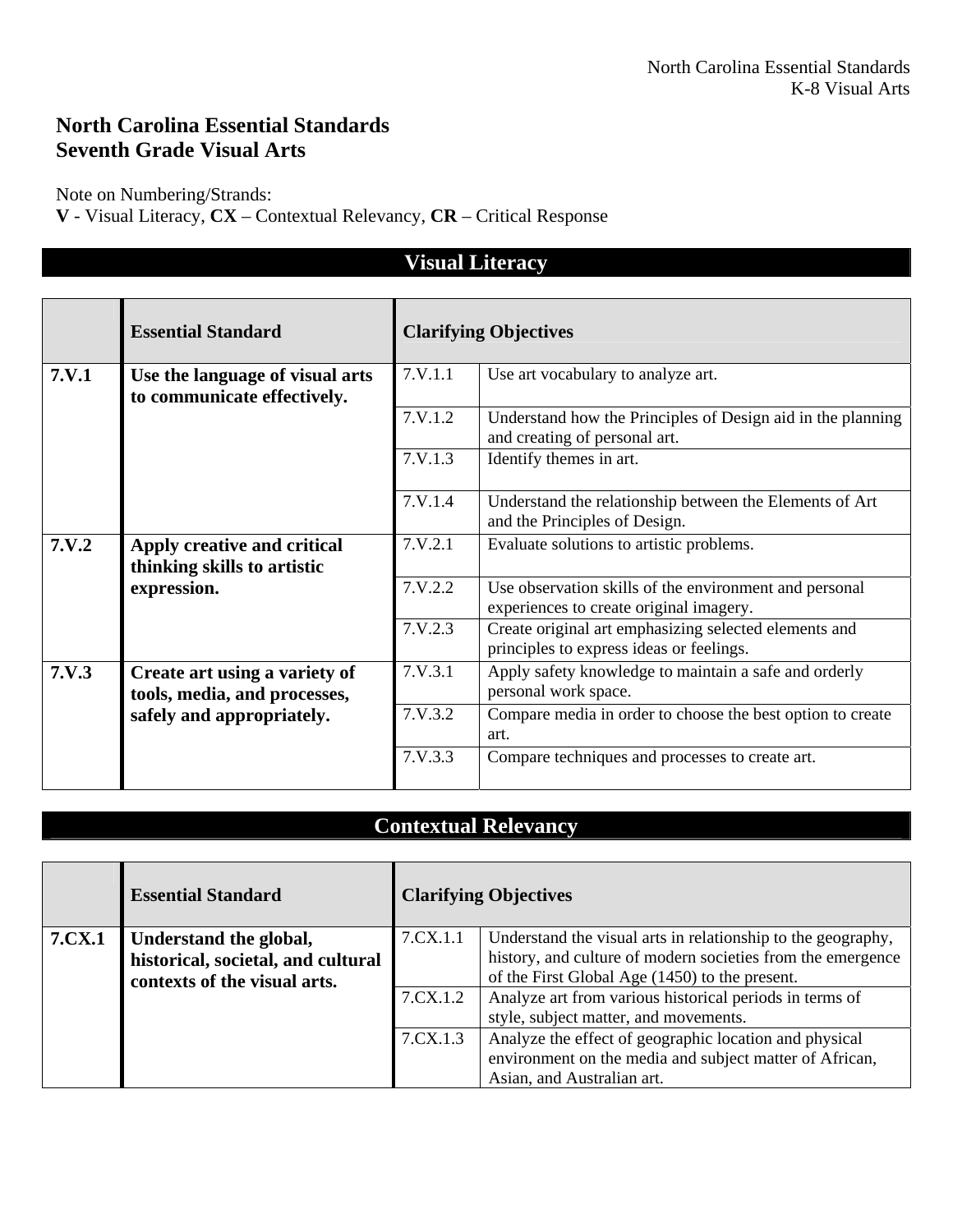|        | <b>Essential Standard</b>                                                              | <b>Clarifying Objectives</b> |                                                                                                              |
|--------|----------------------------------------------------------------------------------------|------------------------------|--------------------------------------------------------------------------------------------------------------|
| 7.CX.2 | <b>Understand the</b><br>interdisciplinary connections<br>and life applications of the | 7.CX.2.1                     | Analyze careers in art and a variety of other careers in terms<br>of the art skills needed to be successful. |
|        | visual arts.                                                                           | 7.CX.2.2                     | Select skills and information needed from other disciplines<br>to solve artistic problems.                   |
|        |                                                                                        | 7.CX.2.3                     | Implement collaborative planning and art skills to solve<br>problems.                                        |
|        |                                                                                        | 7.CX.2.4                     | Interpret visual images from media sources and the<br>immediate environment through the context of art.      |

|                                                           | <b>Critical Response</b>                                       |          |                                                                       |  |  |
|-----------------------------------------------------------|----------------------------------------------------------------|----------|-----------------------------------------------------------------------|--|--|
|                                                           |                                                                |          |                                                                       |  |  |
| <b>Essential Standard</b><br><b>Clarifying Objectives</b> |                                                                |          |                                                                       |  |  |
| 7.CR.1                                                    | Use critical analysis to generate<br>responses to a variety of | 7.CR.1.1 | Generate responses to art using both personal and formal<br>criteria. |  |  |
|                                                           | prompts.                                                       | 7.CR.1.2 | Implement formative and summative evaluations of<br>personal art.     |  |  |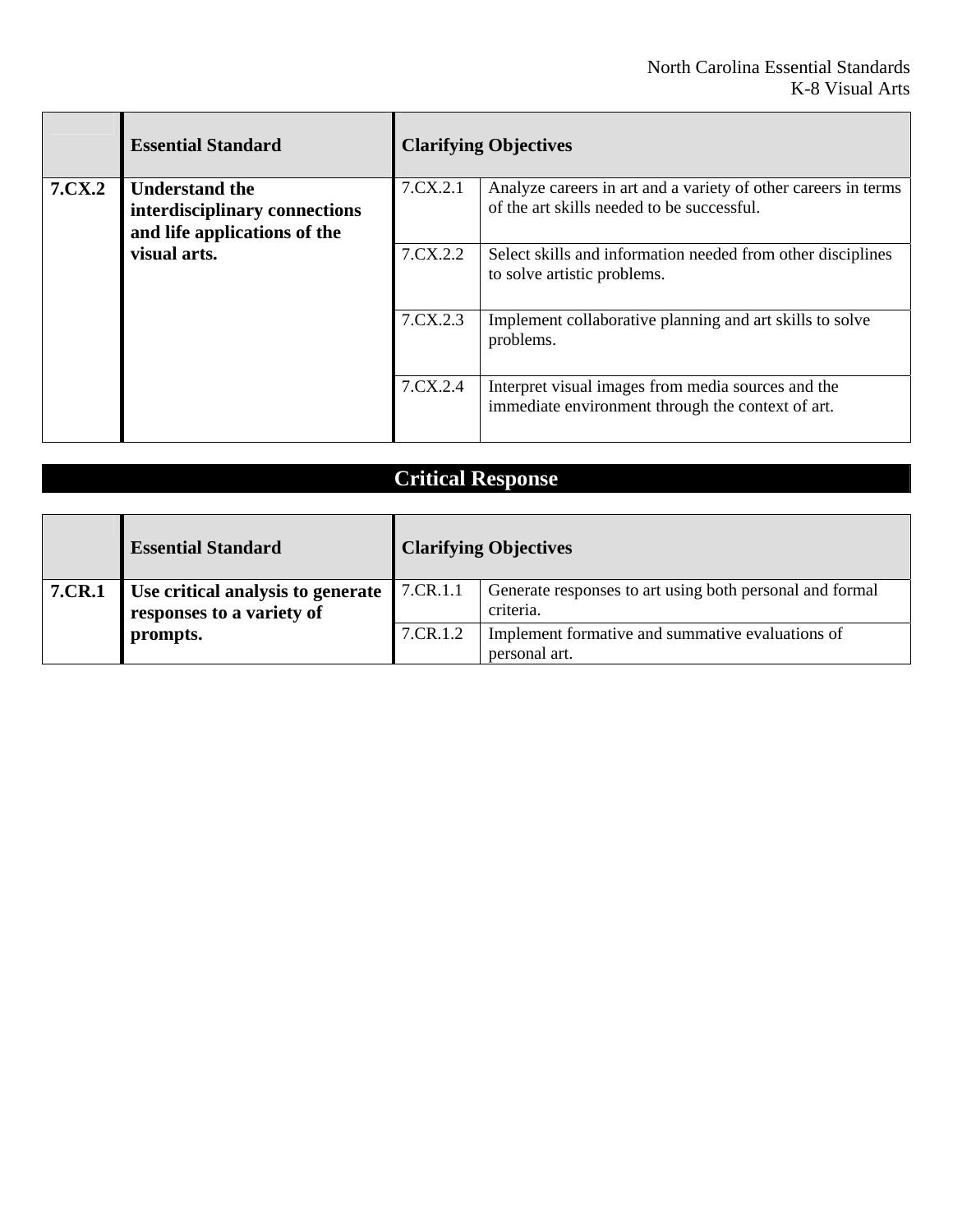### **North Carolina Essential Standards Eighth Grade Visual Arts**

Note on Numbering/Strands:

**V** - Visual Literacy, **CX** – Contextual Relevancy, **CR** – Critical Response

|       | v isual Literacy                                               |         |                                                                                                                                  |  |
|-------|----------------------------------------------------------------|---------|----------------------------------------------------------------------------------------------------------------------------------|--|
|       | <b>Essential Standard</b>                                      |         | <b>Clarifying Objectives</b>                                                                                                     |  |
| 8.V.1 | Use the language of visual arts<br>to communicate effectively. | 8.V.1.1 | Use art vocabulary to evaluate art.                                                                                              |  |
|       |                                                                | 8.V.1.2 | Apply the Elements of Art and Principles of Design in the<br>planning and creation of personal art.                              |  |
|       |                                                                | 8.V.1.3 | Identify how the Elements of Art and Principles of Design<br>differentiate movements, contemporary styles, and themes<br>in art. |  |
|       |                                                                | 8.V.1.4 | Analyze the relationship between the Elements of Art and<br>the Principles of Design in art.                                     |  |
| 8.V.2 | Apply creative and critical<br>thinking skills to artistic     | 8.V.2.1 | Create art that uses the best solutions to identified problems.                                                                  |  |
|       | expression.                                                    | 8.V.2.2 | Apply observation skills and personal experiences to create<br>original art.                                                     |  |
|       |                                                                | 8.V.2.3 | Create original art that conveys one or more ideas or<br>feelings.                                                               |  |
| 8.V.3 | Create art using a variety of<br>tools, media, and processes,  | 8.V.3.1 | Apply knowledge of safety and media to maintain and take<br>care of the work space and art.                                      |  |
|       | safely and appropriately.                                      | 8.V.3.2 | Use a variety of media to create art.                                                                                            |  |
|       |                                                                | 8.V.3.3 | Evaluate techniques and processes to select appropriate<br>methods to create art.                                                |  |

### **Contextual Relevancy**

|        | <b>Essential Standard</b>                                    | <b>Clarifying Objectives</b> |                                                                                                                                                |
|--------|--------------------------------------------------------------|------------------------------|------------------------------------------------------------------------------------------------------------------------------------------------|
| 8.CX.1 | Understand the global,<br>historical, societal, and cultural | 8.CX.1.1                     | Understand the role of visual arts in North Carolina and the<br>United States in relation to history and geography.                            |
|        | contexts of the visual arts.                                 | 8.CX.1.2                     | Analyze art from various historical periods in terms of<br>style, subject matter, and movements.                                               |
|        |                                                              | 8.CX.1.3                     | Analyze the effect of geographic location and physical<br>environment on the media and subject matter of art from<br>NC and the United States. |

### **Vigual Lite**